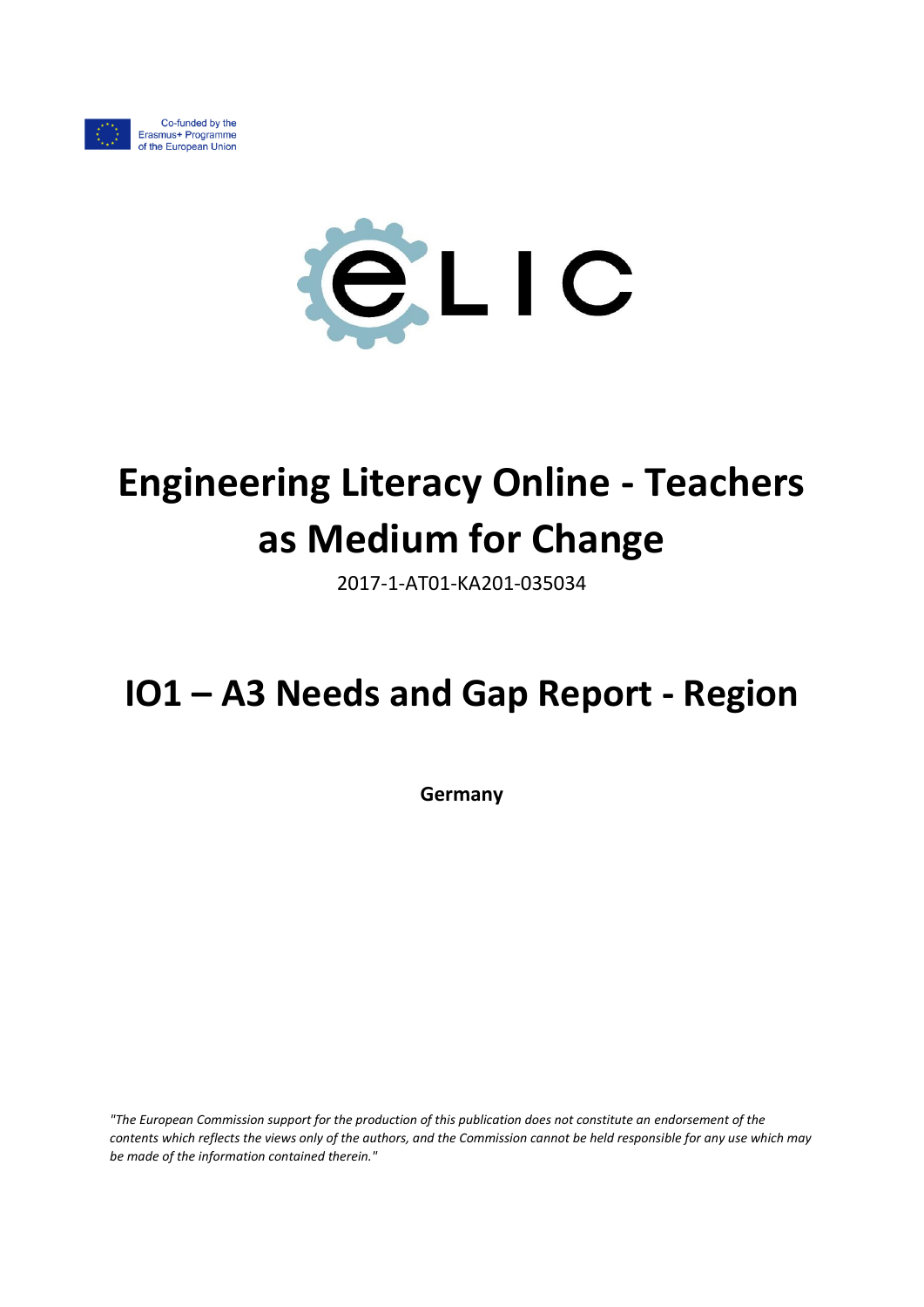

### **Need and GAP Analysis Group Germany**

*The following question give a good overview on where the gaps are and what needs can be identified.*

#### **How are currently STEM/MINT-subjects taught in Germany?**

The so called STEM/MINT-subjects, which are taught in German schools are structured by a curriculum which gives the teachers a strict guideline on how to teach and which contents have to be dealt with. Due to the fact that there is often not much teaching time left for experiments and that there is also often a general lack of equipment and laboratories at the schools, makes it difficult . However, the curricula nowadays often only deal with the single subject itself (e.g. Biology, Mathematics, Physics) and only give few option to follow the idea of Engineering Literacy. During our Focus Group Interviews, the teachers told us about a lack of continuous education programs which combine engineering literacy in a practical way and teaches them about experiments etc. which could be used in class.

#### **Training possibilities for teachers so far?**

The teacher receive input during their general studies. After being a regular teacher at a school, there are often voluntary programs for training offered at each school. On a regular basis, there are training programs which are offered by the local school ministry. However also certain initiatives, such as ZDI or MINT offer training programs. The time frame can be from half a day to up a week. Sometimes also local industry sends out invitations for excursions. Sometime there are also trainings (for learning new subjects) offered, which have been proved to be very effective. However, these trainings last one year and require a one-year job resting phase. The biggest challenge in general is, that there is often no time available due to the many teaching hours, where the teachers are actually able to attend such trainings.

#### **Problems of integrating Engineering Literacy into the curriculum?**

Often events for students and teachers, which fit into the engineering literacy field, take place on a voluntarily basis at weekends etc. The Pascal Gymnasium, for instance, offers a kind of weekend program, where pupils from 10th grade can get a better insight view on how the knowledge of STEM-subjects are practically applied. During a two-year program, twice a month's either experts join the school or surrounding universities and companies are visited. The focus is always put on a practical view of the STEM-subjects. This initiative is highly awarded by the school ministry of North Rhine-Westphalia.